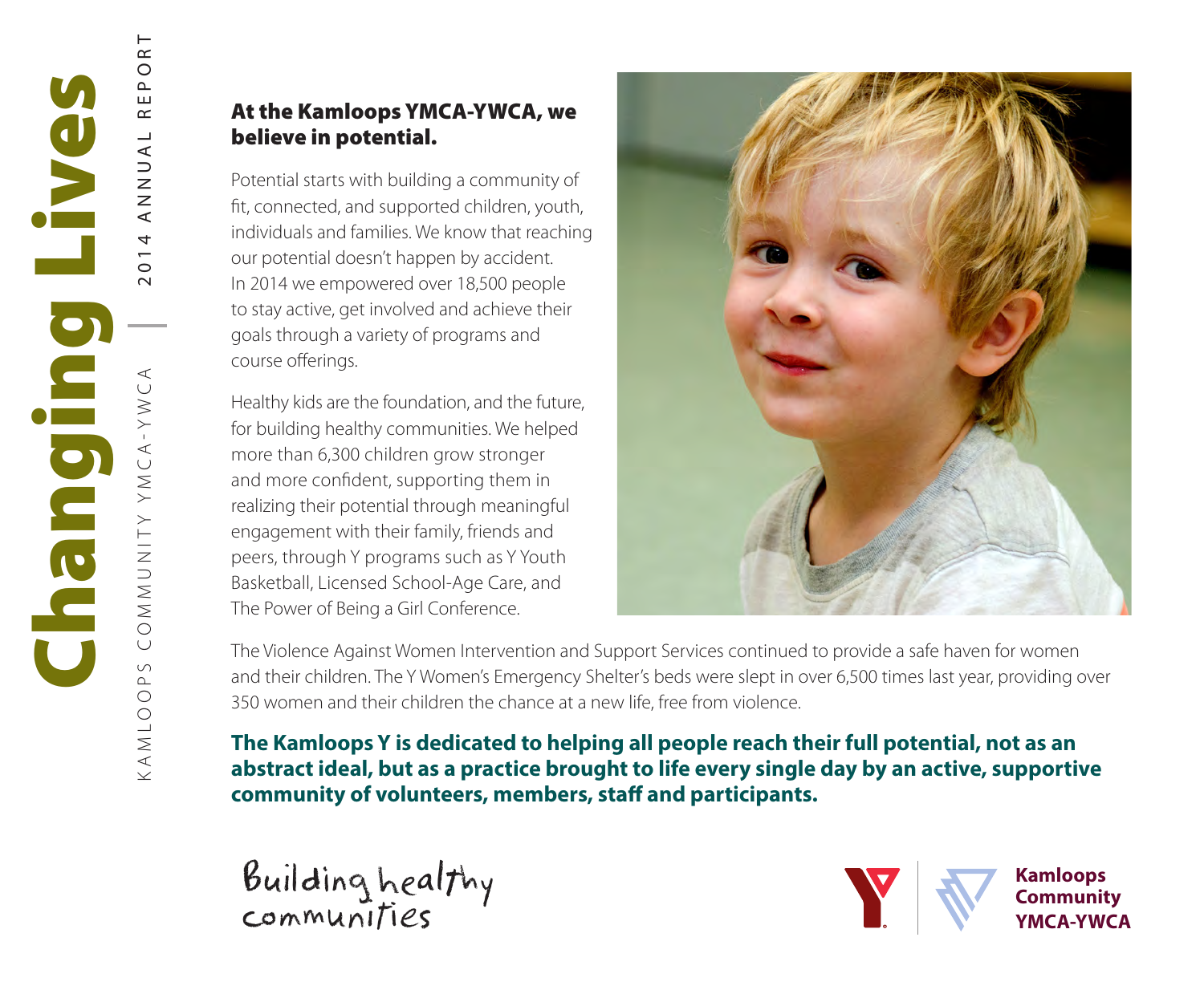$\prec$ KAMLOOPS COMMUNITY YMCA-YWCA YMCA-YWC NNUNUY  $\circ$  $\cup$  $\circ$  $\Delta$  $\circ$ NLO  $\prec$  $\vec{\times}$ 

2014 ANNUAL REPORT

 $\overline{R}$  $\circ$ 

 $\mathbf{\underline{\upalpha}}$ ш  $\simeq$  $\overline{\phantom{0}}$  $\prec$  $\frac{1}{2}$  $\overline{z}$  $\prec$  $\overline{\mathcal{L}}$  $\overline{0}$  $\sim$ 

> (Numbers in \$1,000's taken from Year End Audited Statements as prepared by KPMG)

|                                               | 2014    | 2013    |
|-----------------------------------------------|---------|---------|
| Operations                                    |         |         |
| Revenue                                       | \$4,077 | \$3,681 |
| Expense                                       | 3,925   | 3,791   |
| <b>Net</b>                                    | \$152   | \$(110) |
| <b>Investment in Capital</b><br>Assets        | \$60    | \$60    |
| <b>Balance Sheet</b><br><b>Current Assets</b> | \$1522  | \$1,381 |
| Capital Assets                                | 1,254   | 1,320   |
| <b>Total Assets</b>                           | \$2,776 | \$2,701 |
| <b>Current Liabilities</b>                    | \$941   | \$1,014 |
| Other Liabilities                             | 64      | 68      |
| <b>Total Liabilities</b>                      | 1,005   | 1,082   |
| <b>Total Fund Balances</b>                    | 1,771   | 1,619   |
| <b>Total</b>                                  | \$2,776 | \$2,701 |

## OUR 2014 YMCA-YWCA TEAM

**FUEL AND TAKE THE STILLE** 

## BOARD OF DIRECTORS

President: Karl de Bruijn Vice-President: Matt Wallin Treasurer: Joanne Bonderud

## **DIRECTORS**

Trina Cassidy Mary Ellen Everatt Gwen Ginter Len Hutt Mike Johnson Natasha Lyndon Ron Newson Acacia Schmietenknop

## SENIOR STAFF

Colin Reid, CEO Bo Semeniuk\*, Finance Director Leslie Whitmore\*, General Manager, Association Services Michele Walker, General Manager, Violence Against Women Intervention and Support Services Meghan Drew, General Manager, Health, Fitness and Aquatics Monica van der Meulen, General Manager, Child, Youth and Family **Services** Darcy Harris, General Manager, Philanthropy and Communications \*Denotes partial year

《书字》 《随意》 《新聞》





za ne pr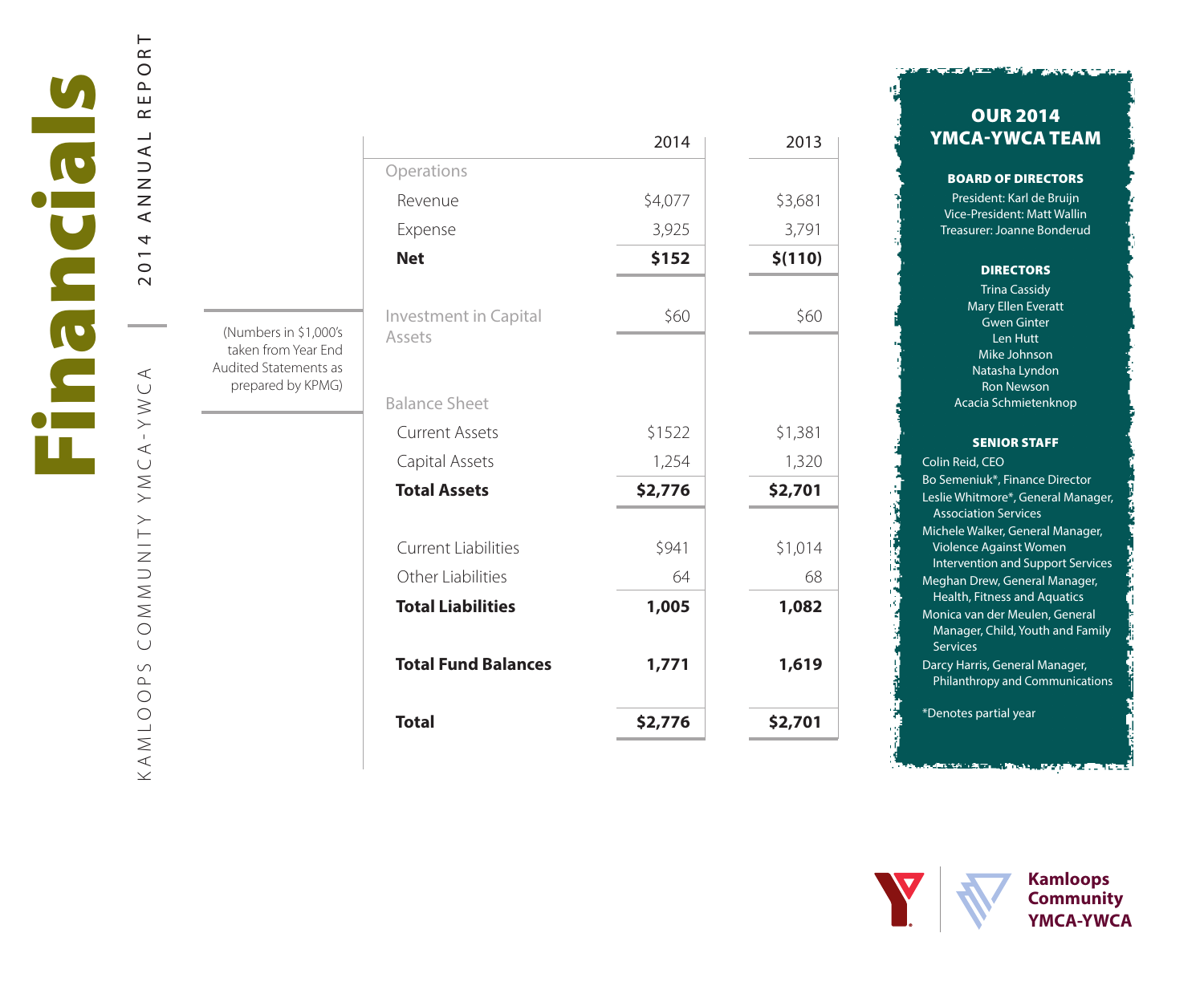

 $\vdash$  $\simeq$  $\circ$  $\sim$ Щ  $\sim$  $\overline{\phantom{0}}$  $\prec$  $\frac{1}{2}$  $\overline{z}$  $\prec$  $\overline{a}$  $\overline{\phantom{0}}$  $\circ$  $\sim$ 

**Over 1,000 people gave to the Y last year. Thank you for helping the Kamloops Y change lives.**

*We have made every effort to properly recognize our supporters. If we have made an error, please contact us at 372-7725 ext. 204.*

**Registered Charity No. 107556060RR0001**

\*Fiscal year: September 2013 to August 2014



#### **CORPORATE DONORS**

4-D Welding & Fabricating Automotion Motors & RV B. Coombs Construction Ltd. Berwick Investment - Berwick on the Park Bittner Rothbart School of Dance Brentwood Enterprises Ltd. Brownstone Restaurant Canada West Coachlines Ltd. Chase Mini/ R.V. Storage Chem 2000 Inc. CIBC Children's Foundation Clearview Glass & Upholstery Ltd. CML Properties Colombo Lodge Crawford Electric (2009) Ltd. Daley & Company LLP Dr. Brenda L. Griffiths Inc. DW Builders Excel Industries Ltd. Expert Collision (2002) Ltd. Fabriclean Fortis BC Fulton Fury Fundraiser Goldies Flavours of India Homex Development Corp. Icon Salon Systems Investors Group Matching Gift Program Jerry Sharpe Jerry Spice Inc. Jim Pattison Broadcast Group Kalesnikoff Lumber Kamloops Daily News Christmas Cheer Fund Kamloops Golf and Country Club Kamloops Home Hardware Kamloops Office Systems Kamloops Red Apple Holdings Ltd. Kamloops This Week Social Fund Kemp Concrete Products KGHM Ajax Mining Inc. La Jolla Group Lake City Casino Lucky Lime Inspection and Consulting Inc. Mario's Mobile Welding McElhanney Consulting Services Ltd.

Mount Paul Golf Course (SPM) Inc. NRI Distribution Inc. Nutech Safety Ltd. Oak Oil and Vinegar Ltd.

RBC Royal Bank RBC Royal Bank (Gwen Kreps) Red Tag Fitness Rivershore Golf Course Royal LePage Shelter Foundation Rozalind Ewashina Photography Save-On Foods Sharen's Hair Studio Shoppers Drug Mart Life Foundation Shur-View Concrete Ltd. Sun Country Toyota Scion Sun Fun Tour (1978) Ltd Teck Highland Valley Copper **Telus** Telus Community Ambassadors Terra Restaurant The Canvass Man The Dirty Jersey The Noble Pig Top 40 Woodworks Ltd TRU Printshop United Floors - Kamloops Valley First Insurance Westcana Electric Yoga Loft

**CORPORATE DONORS**

## **PARTNERS AND STAKEHOLDERS**

BC Housing British Columbia Gaming Branch Boys and Girls Club of Kamloops Canadian Home Builders' Association - Central Interior Canadian Tire Jumpstart Ciy of Kamloops Interior Health Interior Savings Open Door Group Province of British Columbia School District #73 TRU School of Trades and **Technology** YMCA Canada YMCA Ethiopia YMCA of Greater Vancouver

#### **ASSOCIATIONS & ORGANIZATIONS**

All Nations Trust Company Staff BCGEU Beattie School of the Arts - JP Campus Canadian Women's Foundation Courthouse Gallery Society CUPE Local 4879 GALA Kamloops Alliance Church Kamloops Firefighters Kamloops Golf and Country Club Kamloops Home Hardware Kamloops North Rotary Club Kamloops Office Systems Kamloops This Week Social Fund Kamloops West Rotary Club Kiwanis Club of Kamloops Knights of Columbus Loyal Order of Moose Lodge 1552 Paddlewheelers Lions Club Rotary Club of Kamloops Rotary Club of Kamloops Daybreak Royal LePage Shelter Foundation Royal Purple #277 Senior Men's Golf Club Service Canada Jeans Day Shuswap Nation Tribal Council Society South Kamloops Secondary School St. Paul's Cathedral Summit Drive Baptist Church Thompson Nicola Cariboo United Way Unifor United Steel Workers Local 7619

## **INDIVIDUALS**

Naomi Abel

Marianna Abutalipova Jeff Allan Evan Allegretto Kim Allen Maye Almohanna Shatha Al-Reihani Andy Aly Brian Amy Jennifer Amy Teresa Anderson Terrance Andrews Melissa Arkinstall Rick Armstrong Trena Armstrong Maddie Arner Jeff Arnold Brent Ashby Norah Ashmore Cathy Ashton Val Atcheson Gary Bacon Tracy Bailey Wendy Bainbridge Ajay Baines Mohinder Bains Sandra Baird A. Baker Brent Ballingall Sandra Bandura Greg Barber Sharon Barclay Ed Barker Sheila Begley Pat Behe Linda Bell Stan Bennett Alison Bepple Arnie Bepple Irene Bepple Nancy Bepple Cliff Bergen Art Betts Karpal Birring Kirk Bissat Frieda Black Gerry and Willy Blackmore Art Blackwell Debbi Blair Joyce Blair Rob Blair Sandra Blair



Shelley Blair Fran Boechler Fran Boettger Blake Bolster Carl Bonderud Joanne Bonderud Amy Bos Reg Bose Ray Bouchard Karen and Dan Bouchard Glenna Boughton Kathy Boughton Maryanne Bower John Bowers Sharlene Bowers Robert Bowes Chris Boyetchko Jennifer Bozeman Lee Bradley Jacquie Brand Judy Bregoliss J. Gordon Britton Pam Brockington Horst Broscheit Amy Broughton John Brown Christian Bryant Teri Lynn Bryson Sara Burchnall Elaine Burns Ruth Burns Jean Burris Maggie Burwash Michael Burwash Doug Button Murray Bymoen Maureen Campbell Mary Campone Franco Caputo Amanda Carkener Sharon Carrell Dan Carroll Starr Carson Blake Carstensen Joy Casey Trina Cassidy Donovan Cavers Carla Cesarone Pat Chamberlain Sherry Chamberlain Chris Chan Sharon Charlwood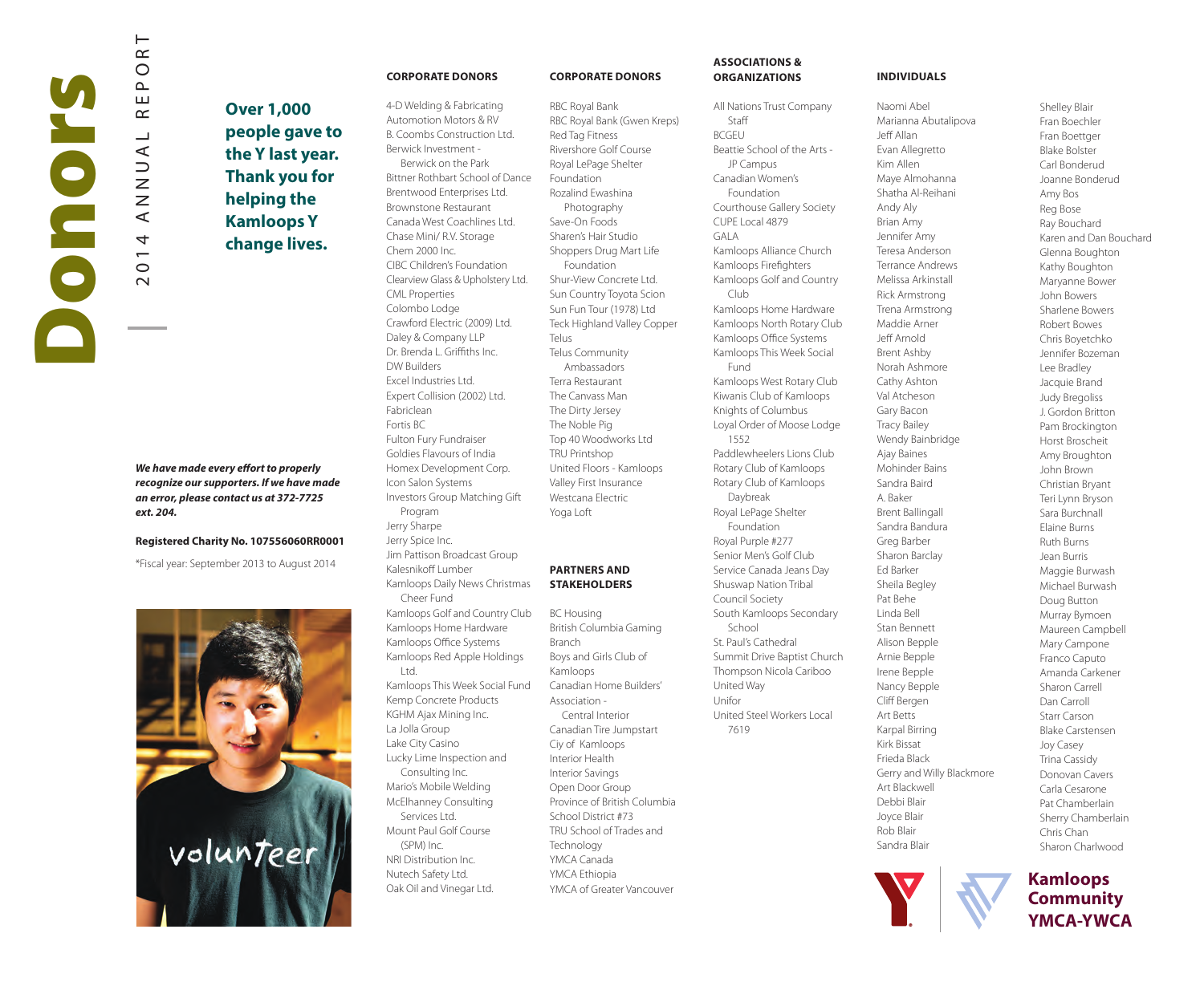

 $\prec$  $\overline{a}$  $\overline{0}$  $\sim$ 

 $\vdash$  $\simeq$  $\circ$  $\sim$ Щ  $\sim$  $\overline{4}$ 

**Over 1,000 people gave to the Y last year. Thank you for helping the Kamloops Y change lives.**

## *We have made every effort to properly recognize our supporters. If we have made an error, please contact us at 372-7725 ext. 204.*

#### **Registered Charity No. 107556060RR0001**

\*Fiscal year: September 2013 to August 2014



## **INDIVIDUALS**

Harriett Chave Louise Chicoine Margaret Christensen Andre Christianson Chris Churchley John Churchley Fiona Clare Joyce Clarke Laura Clayton Geoff Collier Doug Collins Brenda Colman Catherine Comazzetto Sharon Cooley Catherine Cooper Jennifer Cooper Krystal Cooper Sandi Cooper Brendan Corbett Judi Cosar Arlene Costa Sharon Cotter Jane Couillard Dave Coulter Joan Cowden Mary Cowles Rob Cramer Elisabeth Crawford Gail Creed Karla Crellin Samuel Dabner Lisa Daburger Cheryl Dale Ian Dalgleish Daniel Dallaire Mike Dalzell Monte Dauncey Kelly Davidson Barbie Davies Iris Davies Jill Davies Joanne Davis Matthew Davis Sherry Dawyduik Karl de Bruijn Alberto de Marni Mike deBruijn Kurt deBruijn Georgina Decap Shannon Decap Jolene Dekelver Brendan Delacherois Barb DeLeeuw Ryan Deneault Teri Denis Joanne Dennstedt Wayne Deptuck

Joyce DeVooght Brian Dick and Maria Matias Caitlin Dick Judy Dickson Bob Dieno Laura Dittrich Mary Dobrovolny Kathleen Dobson Sharon and Alan Dodd Bill Dodds Elizabeth Doeleman Dave Donald Heather Downey Jennifer Drever Meghan Drew Marion Dundas Judy Dunn Robert Dunn Thea Dunn Danielle Dunn-Morris Kyle Dyck Lynette Dyck Lynn Eberts Tomena Eddy Sherrill Elfstrom David Ellison Loretta Ellison Alan Ellsay Doug Engstrom Wilf Fpp Donna Erickson Carol Erikson Anna Evenrude Mary Ellen Everatt Ken and Marilyn Ezzard Joe Faesen Brenda Fennell Joseph Ferrigan Doris Fesser Joe Fifer Susan Fifer Doris Finlay Fred Fischer Cheryl Fisher Neville Flanagan Michael Forbes Bonnie Forman Trista Forman Mary Lynn Fornelli Jean Foster Robert Francis Sandra Frangiadakis Breann Frazier Herlinde Freinhofer Richard Frogge Lisa Fuller Doris Galbraith

Georges Galea Scott Galloway Alvin Gance Toni Gannon Carly Gardner Leslie Gardner Seth Gehring Judith Gelowitz Erin Gibbons Donna Gibson Judith Gibson Helen Gilbert Tony Gilbert Jatinder Gill Raman Gill Sukhbinder Gill Steve Gillis Amy Gingell Gwen Ginter Brett Giolma Alyson Glynn Wendy Gnitt Deborah Gonvick Susan Goodison Trudy Goold Jennifer Gore Dennis Graf Consolacion Grafton Ann Gray Duane Green Pamela Green Nancy Greene-Raine Lee Gregory Stacey Grimaldi Anne Grube Adah Gruver Dyan Gunnlaugson Stacy Gyger Cameron Hackl Kelly Hall Linda Hall Brian Hamilton Dave Hamilton Ingried Hamilton Brianna Haney Rita Harpe Denise Harper John Harper Darcy Harris Marilyn Harris Anna Harrison Marlyse Harrison



Stephen Harrison Kim Hauer Kelly Hawkins Brian Hayashi Eric Haywood-Farmer Casey Helgason Paul Hembling Irma Hemstock Wayne Henderson Sandi Heney Bryce Herman Daryl Herman Sharon Hewitson The Heyink Family Barbara Hicks Elizabeth Hicks Eleanor Hill Brendon Hiller Rebecca Hobbs Miranda Hofmann John Hogg Robyn Holling Lindsay Holmes Jane Horton Hoberly Hove Frederique Huard Vanasse Bill Humphreys Chris Hunter Brian Husband Jennifer Huseby Joan Inkster-Smith Amber Irving Kelly Jackson Nat Jackson Adina Jeanes Tim Jensen Tracy Jensen Jenny John Aaron Johnson Gavin Johnson Lisa Johnson Mike Johnson Eve Johnston Roberta Johnston Marie Kabus Sid Kandola Alia Karsan Brooke Keely Patricia Kellogg Bev Kelson Kathleen Kendall Kip and Cat Keylock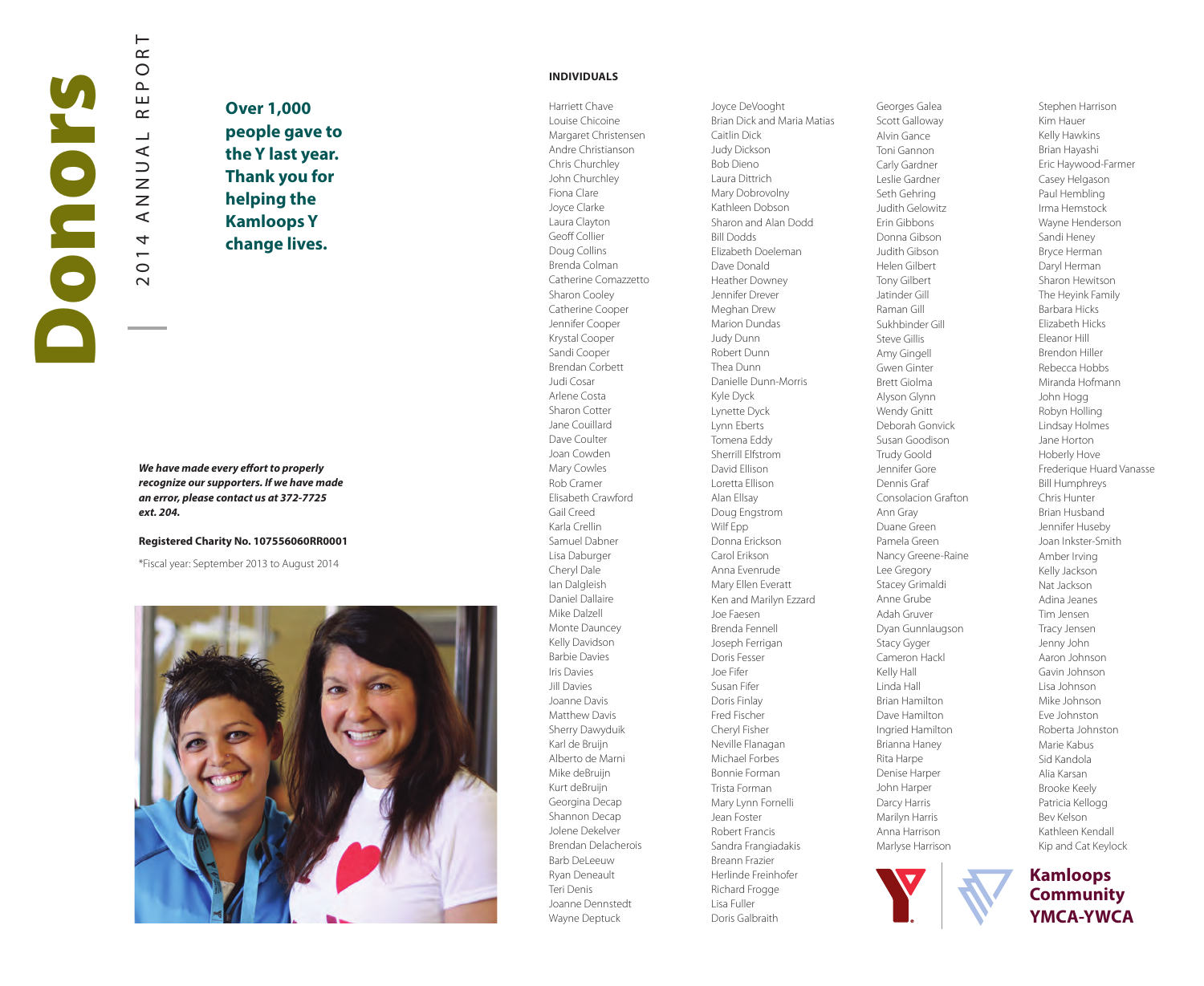

 $\prec$  $\overline{a}$  $\overline{ }$  $\circ$  $\sim$ 

 $\vdash$  $\simeq$  $\circ$  $\sim$ Щ  $\sim$  $\overline{4}$ 

**Over 1,000 people gave to the Y last year. Thank you for helping the Kamloops Y change lives.**

## *We have made every effort to properly recognize our supporters. If we have made an error, please contact us at 372-7725 ext. 204.*

#### **Registered Charity No. 107556060RR0001**

\*Fiscal year: September 2013 to August 2014



### **INDIVIDUALS**

Kirsti Kirkness Roberta Kjelson Karen Klassen Shirley Kliewer K.J. Klontz David Kneeshaw Kim Knox Dona Kobayashi Linda Komori Vincent Kong and Margaret Kalyk Sharon Koop Lisa Krauss Coleen Krawchuk Alicia Krutop Taryn Kurylowich Rick and Karen Kurzac Ryan Kurzac Sarah Kurzac Yves Lacasse Barbara Lager Pat Lainsbury Terry and Lisa Lake Venkata Lakkineni Jacques Lam Marti Landrie Susan Langdale Cathy Lange Heather Lange Linda Lange Tina Lange Adriel Lau Tanya Lavallee Lu Lazaruk Johanne Lebrun Patti Leduke Alex Lee Ed Lee Meg Lee Michelle Leggett Sharon LeStage Willamena Levasseur Wendy Lichlyter Ryan Liebe Ken Lipinski Carol Lodge Michele Logan Sabrina Loiacono Teresa Lomax Sheila Loranger George Low Terri Low Delphine Lowe Henry Lubbe Reg Lucas David Lunn Natasha Lyndon

Esther MacDonald Jack MacDonald Maureen MacDonald Betty MacGowan Graham MacGregor Marla MacGregor Jennifer Mackie Ken MacKinley Debbie Mackinnon Nancy MacKinnon Graham MacLaughlin Brent MacLeod Duncan Macrae Mike Madill Albert Malfair Sherry Maligaspe James Manson Dorothy Marini Mitch Marini Ron Markle Linda Marquard Jim and Gayle Martin Sharon Masson Catherine Masters Michelle Mattes Brad Matthews Amber May Lois McAlary Ian McAndrew Darlene McBain Denise McCabe Anne McCannel Ann McCarthy Sheri McCaskill Alison McClean Colleen McClean Linda McClelland Gordon McConechy John McCurrach Marilyn McCurrach Matthew McCurrach Peter McCurrach Allan McDonald Art McDonald Alex McGillawee Amy McIntosh George McIntosh Johanna McIvor Louis McIvor Linda-Lee McKee Vicki McKee Deborah McKeown Jennifer McKinney Michael McKinnon Kirk McLaren Marilyn McLean Wendy McLean

Garry McLeod Janice McLeod Gwen McMaster Elizabeth McNally Holly McNeil-Hay Tyson McNeil-Hay Don McVicar Tera Meade Terry Meade Kristen Meersman Donna Mellquist and Tom Lafreniere Brian Meron Duane Meyer Michael Miller Ray Miller Nick Milligan Trevor Mills Peter Milobar Heidi Milovick Sheila Minten Vessy Mochikas Tara Mochizuki Kate Molloy Byrne Montgomery Louise Morash Mike Mori Val Morin Kirsty Morris Jan Mortimer Sandi Mudford Melisa Muir Paul Mumford Terry Murphy Tracey Murphy Richard Murray Anthony Muzzillo Manpreet Nagra Diane Neill Breckin Nelson Michelle Nelson Kevin Netherton Ron Newson Dean Nicholson Bodil Nielsen Elizabeth Nieuwland Tami Nishikawa Artur Niziolek Angela Nordin Al Norgaard Raymond Nyuli Michael Oatway



Libby O'Donnell Sarah Oliver Alexandra O'Neill Christine Ony Ingrid Oram Chris Ortner Devon O'Toole Eddy O'Toole Laurie O'Toole Sean O'Toole Lori Ottem Bess Ovington Steven Owen Dorothea Pacey Cheryl Pallett Satvir Panesar Sheila Park Karen Parker Mike Parker Phyllis Patriquin Margaret Patten Marlene Pattern Christina Pawlik Robert Peace Greg Pearce Henry and Vickie Pejril Tracy Pellizzari Tricia Persad Bernie Peschke Deborah Petersmeyer Lloyd Peterson Bernice Petty Anne Philip Bill Philip John Phillips Samuel Phillips Ashley Piggot Mario Piroddi Dennis Piva Cindy Piwowar Nancy Plett John Plut Mary Plut Tracy Poelzer Jim Poliquin Rick Pollon Carol Polywkan Robert Poole Sue Porter Leslie Potoroka Dave Potter Saundra Potter